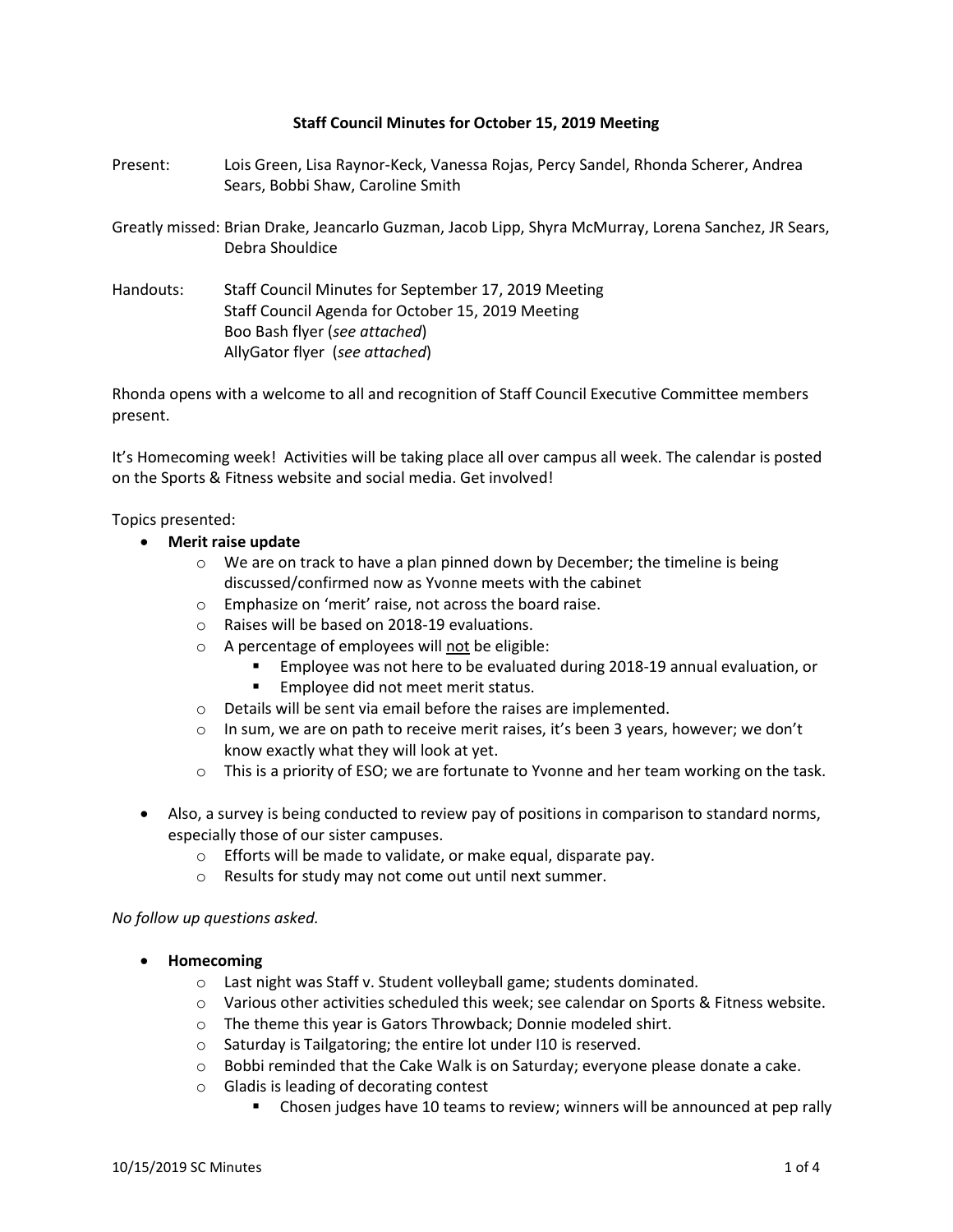- S100/S75/S50 gift cards given to  $1^{st}$ ,  $2^{nd}$ ,  $3^{rd}$  place winners in addition to the perpetual trophy (currently in Career Services) and a banner for bragging rights.
- This is the 2<sup>nd</sup> year Staff Council was able to provide \$50 starter kits to participating teams.
- Rhonda reminds that the pep rally tomorrow from 12-2 on the North Deck
	- Burgers, chips, H2O are free to all showing pride by wearing UHD tee.
		- The charge is \$5 for those without a tee and proceeds go toward homecoming fees.

*Question: Are those who are judging decorating contest also participating? Gladis provided response: No; we are being fair.* 

- $\circ$  Rhonda reminds all that the Cake Walk proceeds go toward Edge Awards, a \$200 grant awarded to staff for an educational opportunity. It can help cover or offset costs.
	- No applications for Edge Award have been received for the month of November.
	- **E** Last year we made \$200 at the Cake Walk.
- o We are also asking for pieces of cake, etc. for single sale.

 $\circ$  Name of donors go into raffle for wreaths made by Debra Shouldice; showed by Bobbi *Question: Will sports field's activities still be going on this evening?* 

*Rhonda provided response: The fields will be checked soon and an announcement will be made.* 

- o President's BBQ is being held today and is free to all who registered.
	- **If no more tickets available, take part next time.**

*Question: How do you get that cool shirt?* 

*Rhonda provided response: By going to any of the events on the calendar and being actively involved.* 

### **National Night Out recap**

- $\circ$  Guest Fred Varela pointed out that many do not seem to realize how much Staff Council really does and gave a huge thanks to them and all their assistance (*applause*).
- o The event was a great success and a lot of fun with over 500 participants
- $\circ$  Percy took pictures; visit Staff Council website to see pictures and how great it is to be involved.
- $\circ$  In January, we will start planning our 3<sup>rd</sup> NNO.

### **Veteran's Day Presentation**

- $\circ$  Veteran's Day is November 11<sup>th</sup>.
- o Staff Council is creating a perpetual slideshow to honor veterans.
- o This will be placed on Veteran Services website.
- o If you are or know a veteran, be sure to complete the form.
- o Thanks to those who served our country and now serve our campus.

### **Information Technology Report**

- o Guest Andrew Hannan, IT
- $\circ$  Bobbi introduces Andrew is here to talk about how to incorporate IT with Staff Council.
- $\circ$  Andrew discusses how LinkedIn learning, training schedule, upcoming events, etc. can be added to the Staff Council website, making it more readily available to staff, especially new hires.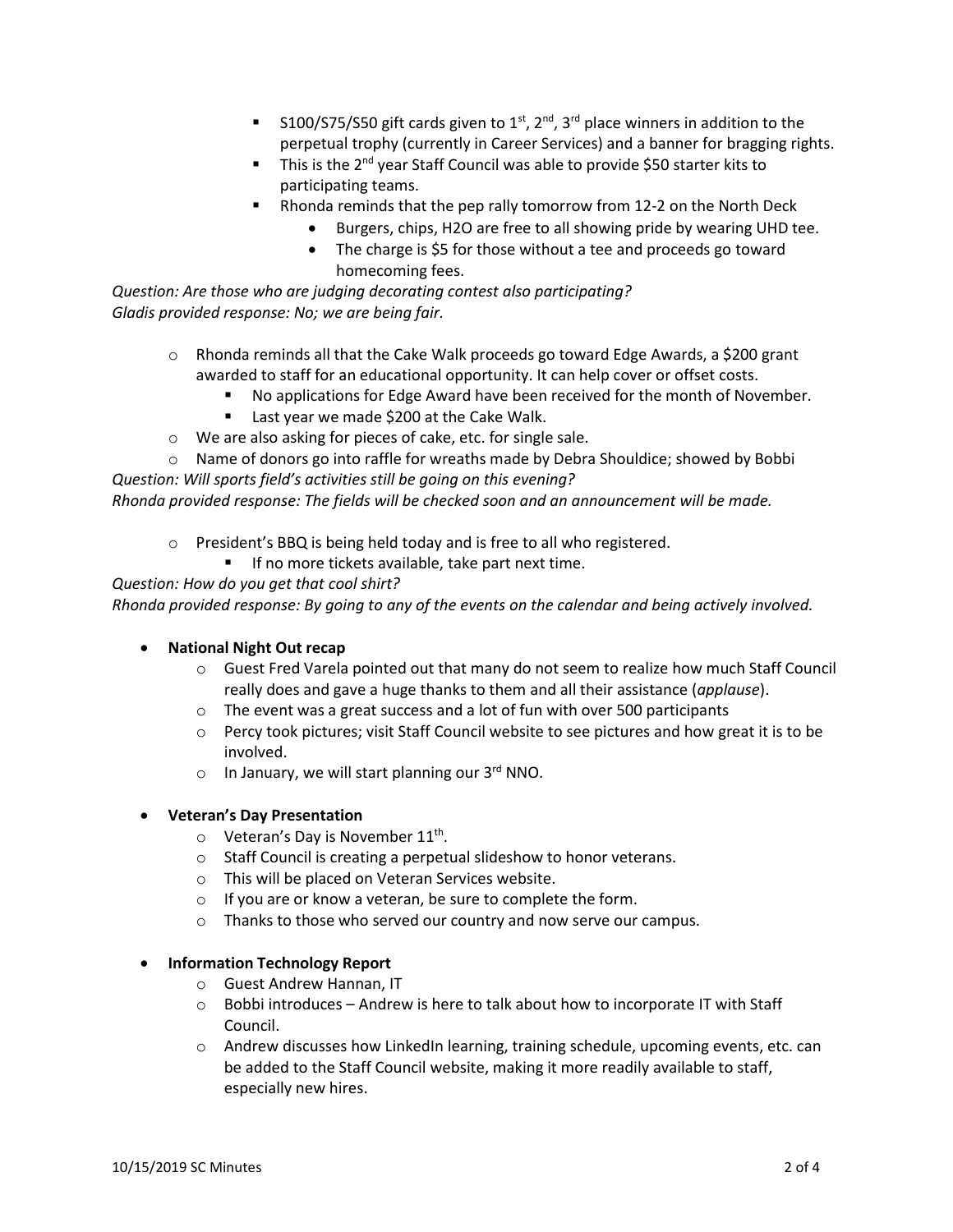- $\circ$  Bobbi stressed the importance of Andrew's training sessions and their many personal/professional benefits.
- $\circ$  Donnie added that Andrew also does department trainings; email him with questions about scheduling.

## **ESO Report with Chetiqua Matthews Herron**

- o Guest Chetiqua Matthews, ESO
- o Update from Comp & Benefits The annual Boo Bash will be held on Oct 31st (*see flyer*).
- $\circ$  Employees have until October 30<sup>th</sup> to open/increase 401(k) contributions in order to be eligible for gift card drawing.
- $\circ$  Mandatory training season is upon us be sure to complete tasks once emails are received.
- $\circ$  Talent development has an upcoming training Being the Ideal Team Member, 2 part series.
- o Brooke & Donnie also do department training, contact Talent Development if interested.

## **Committee Reports**

- $\circ$  Rhonda opened dialogue about how David Bradley suggested Staff Council tackle improvement of customer service.
- o Students are not our only customers, we are customers to each other.
- o Percy proposed the idea of focus groups to obtain input and gain insight.
- o If department scores low, perhaps talent development may provide assistance.
- $\circ$  The general idea is to urge ESO's awareness of departments in need of improvement.
- o We need to work on ourselves; we can always be better.
- o All will be called upon to sit on focus group and provide feedback; details forthcoming.
- o Percy created staff help link
	- **Percy explained that this is simply a general link for anonymous submissions;** nothing disclosed unless required by law.
	- **The link will eventually be on Staff Council website as another resource.**
	- **For example, if a staff member is unhappy with the selection in the cafeteria or** the parking situation; they will have a safe place to provide feedback.
	- The end goal is to use this feedback to provide links to resources.

# **Staff Town Hall Meeting, Dec 18th, 10-11:30am**,

- o Upper administration will be there so that staff can voice their concerns.
- $\circ$  Concerns submitted through the Staff Help link will drive the agenda for this meeting.

*Thank you, Lisa, for sending reports through ESO about way to get involved with Staff Council.* 

- **Events** 
	- o Lunch & learns
		- *Lisa – We have not moved forward yet. Who should I speak to about this?*
		- *Rhonda – reach out to Liza or Gladis, sponsors, see if we can get co-sponsor(s).*
	- o Holiday decorating Donnie and Andrea are leading.